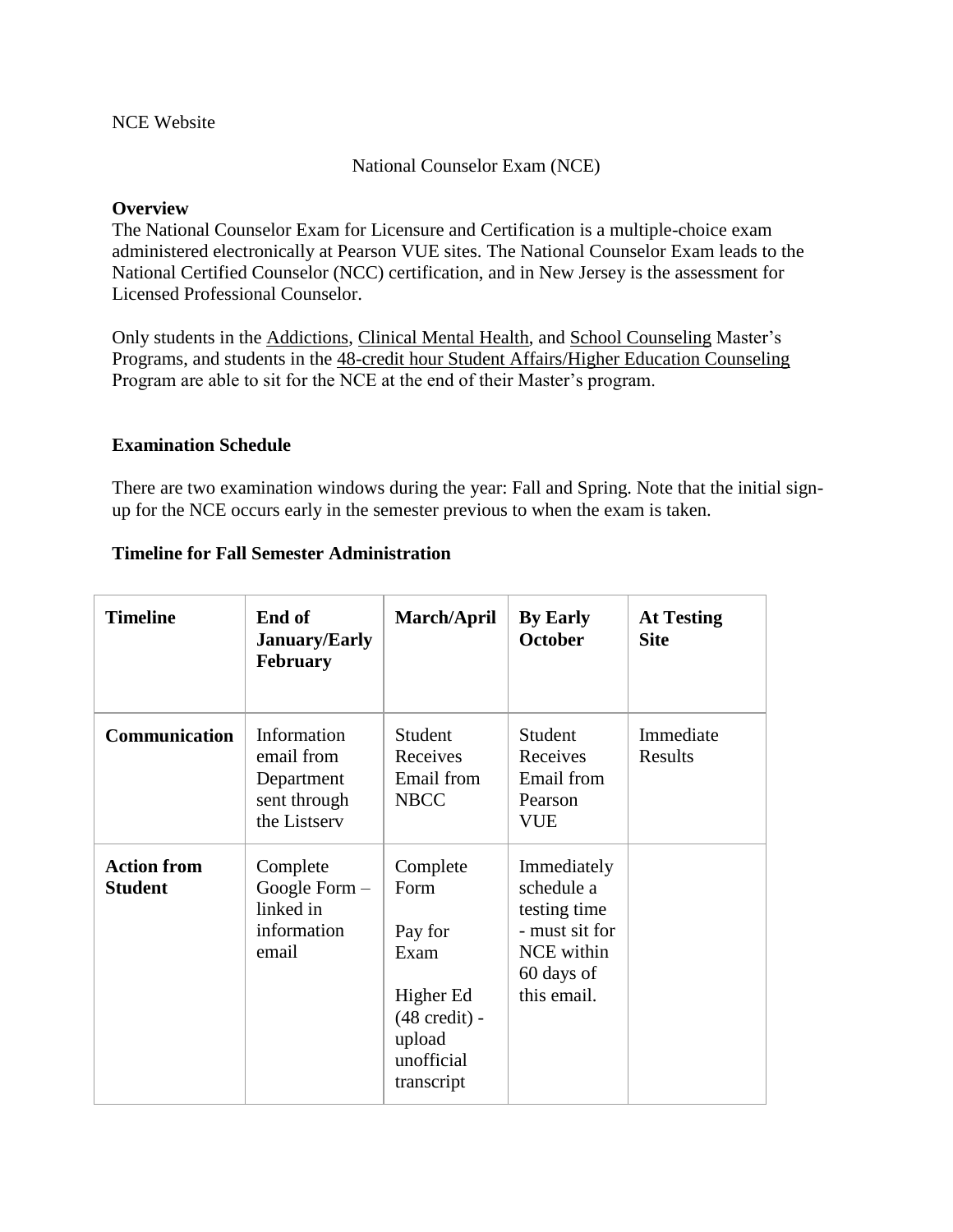## **Timeline for Spring Semester Administration**

| <b>Timeline</b>                      | End of<br>September/<br><b>Early October</b>                            | October/<br><b>November</b>                                                                    | <b>January</b>                                                                                      | <b>At Testing Site</b> |
|--------------------------------------|-------------------------------------------------------------------------|------------------------------------------------------------------------------------------------|-----------------------------------------------------------------------------------------------------|------------------------|
| <b>Communication</b>                 | Information<br>email from<br>Department sent<br>through the<br>Listserv | Student<br>Receives Email<br>from NBCC                                                         | Student<br>Receives Email<br>from Pearson<br><b>VUE</b>                                             | Immediate<br>Results   |
| <b>Action from</b><br><b>Student</b> | Complete<br>Google Form $-$<br>linked in<br>information<br>email        | Complete Form<br>Pay for Exam<br>Higher Ed (48<br>credit) - upload<br>unofficial<br>transcript | Immediately<br>schedule a<br>testing time -<br>must sit for NCE<br>within 60 days<br>of this email. |                        |

# **Eligibility/How to Register**

Master's students must be enrolled in or have completed Internship I the semester they intend to sit for the National Counseling Exam. Doctoral Students must have approval from their advisor.

A listerv Announcement will be sent in the Fall semester for Spring administration, and in the Spring semester for Fall administration (see above for timelines).

Step 1:

- Students complete the Google Form that is linked in the information email sent to the listserv. The due date for completing this form will also be included in the email. Students who want to sit for the NCE must complete the form by the due date. No late forms will be accepted. See above for the timelines.
- Montclair State University verifies the qualification to sit for the exam for all students, and then sends a completed list to the National Board of Certified Counselors (NBCC).

Step 2:

 NBCC sends the student an email that includes an individualized link to register and pay for the exam. Students must use this specific link to register and pay for the exam. Students in the 48-credit Master's program must also upload an unofficial transcript.